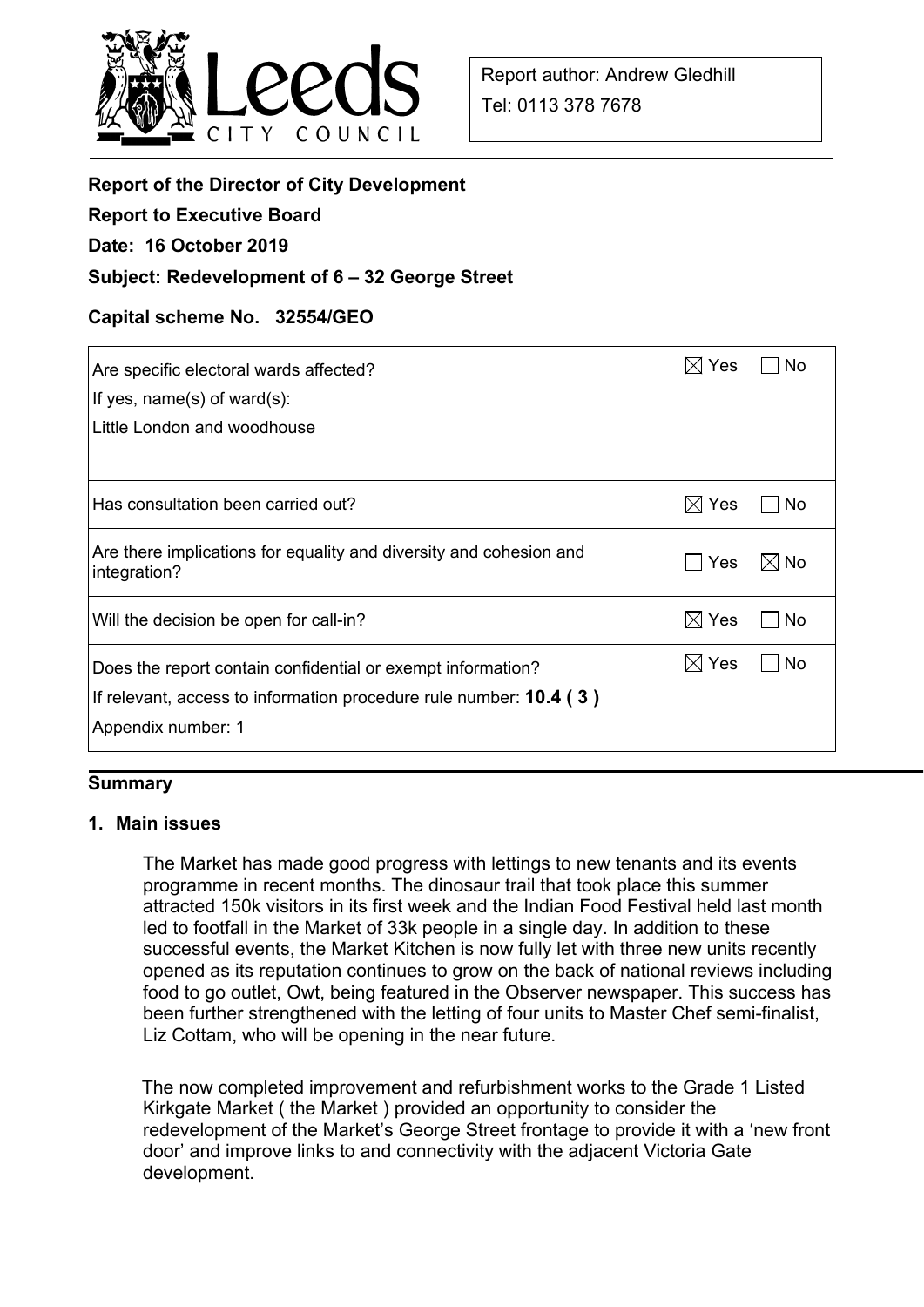- An Official Journal of the European Union (OJEU) procurement exercise was undertaken and an acceptable scheme prepared by Town Centre Securities (TCS) was arrived at in 2017. The proposed scheme was for the development of a single multi-storey building comprising of 9 ground floor commercial units above which would be an apart-hotel. The development would entail the complete demolition of the existing structures.
- Executive Board at its meeting on 13 December 2017 approved a report which authorised the Director of City Development to approve the awarding of the contract to Town Centre Securities as the Council's selected development partner and approved the injection into the Capital Programme and authority to spend of £12.903m, for the purpose of :
	- (a) Acquisition of a 50% share in the ownership of the completed development.
	- (b) The refurbishment of Westminster Buildings for the relocation of the Market Service office.
	- (c) The costs associated with the legal and technical advice required.
- Full planning permission and listed building consent has subsequently been granted. An operator for the aparthotel has been secured. The refurbishment of Westminster Buildings and the relocation of the Market Service staff have been completed. Vacant possession of the remainder of the development area has also been secured.
- Through design development the scheme has been enhanced to accommodate 8 additional bedrooms. This change does increase the cost of the development which is more than off-set by the increase in the value of the end scheme.

## **2. Best Council Plan Implications**

• The George Street redevelopment scheme supports the Inclusive Growth priority in the Council's Best Council Plan 2018/19 – 20/21 by promoting investment which will contribute to economic growth and job creation.

## **3. Resource Implications**

 Executive Board is being asked to approve additional spending. However, even with the additional spending, the scheme is still forecast to produce a surplus income to the Council after funding costs are accounted for. The investment value of the completed property will be considerably greater than the existing properties.

## **Recommendations**

Executive board is asked to :

- 1. Note the content of this report and the current position of the scheme
- 2. Approve the injection into the Capital Programme and authority to spend of an additional £917,000 for the purpose of acquiring a fifty percent share of the completed development. Approval is also sought for the Council's payments to acquire its interest in the completed development being made on a phased basis through the construction period against approved architect's certificates.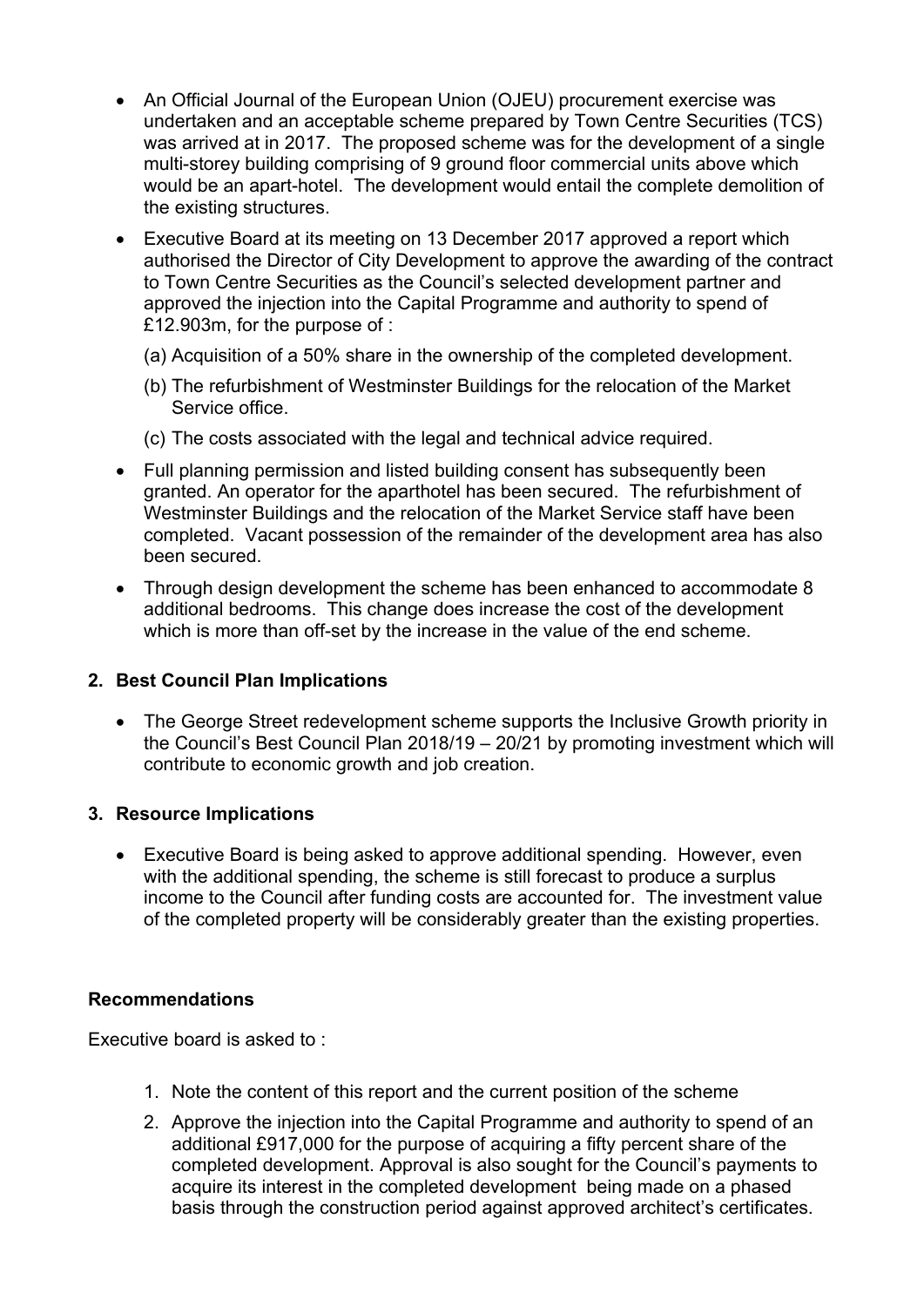- 3. Endorse the scheme as detailed in this report and the previous recommendation, approved by Executive Board at its meeting on 13 December 2017 that, the Council should grant a 250 year ground lease of the development site to a Limited Liability Partnership (LLP) to be formed between the Council and Town Centre Securities and, that the LLP will appoint Town Centre Securities to undertake the development on behalf of the LLP. )
- 4. Authorise the Director of City Development to make all subsequent decisions that may be necessary to deliver this scheme, with the concurrence of the Executive Member for Learning, Skills and Employment . Learning, Skills and Employment
- 5. Authorise the Chief Finance Officer and the Director of City Development, in liaison with the Executive Member for Resources, to investigate further the opportunity for further financial savings if the Council were to forward fund the entire scheme. If it is considered to be financially beneficial to the Council to proceed on this basis, the Chief Finance Officer and the Director of City Development to be authorised to take all further decisions in respect of this proposal including the delegation of appropriate financial approvals.

## **1. Purpose of this report**

- 1.1 The purpose of this report is to seek Executive Board approval to :
	- (a) The injection into the Capital Programme and authority to spend an additional £917,000 as detailed within the confidential appendix for the purpose of acquiring a fifty percent share of the completed development, with payments to be made on a phased basis through the construction period against approved architect's certificates. A further additional sum of £210,000 is also sought to be injected and authority to spend approved in respect of an increased provision for Stamp Duty Land Tax .
	- (b) To endorse the proposed scheme and to continue on the basis of the grant a 250 year ground lease to a Limited Liability Partnership (LLP) to be formed between the Council and Town Centre Securities.
	- (c) Authorise the Director of City Development to make all subsequent decisions that may be necessary to deliver this scheme, with the concurrence of the Executive Member for Resources.
	- (d) Authorise the Chief Finance Officer and the Director of City Development, in liaison with the Executive Member for Resources and the Executive Member for Learning, Skills and Employment, to investigate further the opportunity for further financial savings if the Council were to forward fund the entire scheme. If it is considered to be financially beneficial to the Council to proceed on this basis, the Chief Finance Officer and the Director of City Development to be authorised to take all further decisions in respect of this proposal including the delegation of appropriate financial approvals.

## **2. Background information**

2.1 The Market is in a prime retail location in the heart of the city centre. It is a Grade 1 Listed building and is a central feature in the retail landscape in the city. The Market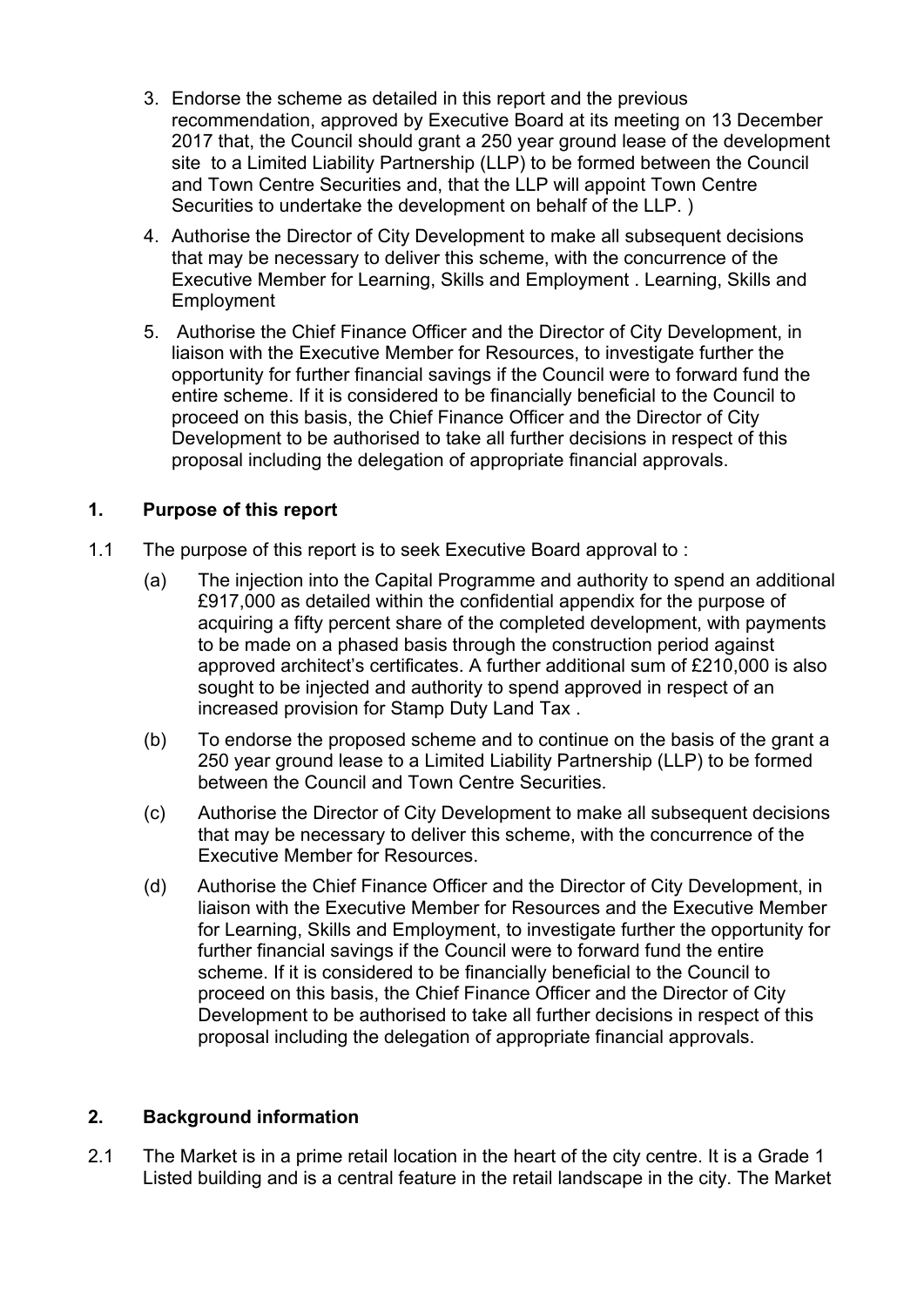is an important landmark in the city, not just in terms of the building but also in its importance to the people of Leeds.

- 2.2 The Market has made good progress with lettings to new tenants and its events programme in recent months. The dinosaur trail that took place this summer attracted 150k visitors in its first week and the Indian Food Festival held last month led to footfall in the Market of 33k people in a single day. In addition to these successful events, the Market Kitchen is now fully let with three new units recently opened as its reputation continues to grow on the back of national reviews including food to go outlet, Owt, being featured in the Observer newspaper. This success has been further strengthened with the letting of four units to Master Chef semi-finalist, Liz Cottam, who will be opening in the near future.
- 2.3 The now completed improvement and refurbishment works to the Market provided an opportunity to consider the redevelopment of the Market's George Street frontage to provide it with a 'new front door' and improve links to and connectivity with the adjacent Victoria Gate development. The George Street frontage comprises the 1930s single storey shops, the north side of Butchers Row ( within the Market building) and the 1980s shops with Markets Service office accommodation above.
- 2.4 Executive Board had previously agreed the outline strategy for the now completed Market refurbishment, the future market management arrangements and the approach to be pursued for the redevelopment of the George Street frontage. Executive Board originally approved in principle the grant of a 250 year lease for the redevelopment, on the basis of a development partner constructing a multi-storey building and the Council taking a lease back of ground floor units. The development partner would be selected through an OJEU competitive dialogue process.
- 2.5 Through the competitive dialogue process an acceptable variant bid scheme was submitted by Town Centre Securities ( TCS) whereby the Council would acquire a fifty per cent share in the ownership of the completed development. At its meeting on 13 December 2017 Executive Board approved a report with recommendations to:
	- (i) Note the content of the report and the scheme that had been produced.
	- (ii) Authorise the Director of City Development to approve the awarding of the contract to Town Centre Securities as the Council's selected development partner
	- (iii) Approve the recommended legal structure for the development partnership and the associated Heads of Terms as detailed in the confidential appendix to that report
	- (iv) Approve the injection into the Capital Programme and authority to spend of £12,903,600 as detailed with the confidential appendix to that report for the purpose of :
	- a) A fifty percent share in the ownership of the completed development.
	- b) The refurbishment of Westminster Buildings for relocation of Market Service staff.
	- c) The costs associated with the legal and technical advice required.
	- (v) Authorise the Director of City Development to make all subsequent decisions that may be necessary to deliver this scheme, with the then concurrence of the Executive Member for Regeneration Transport and Planning.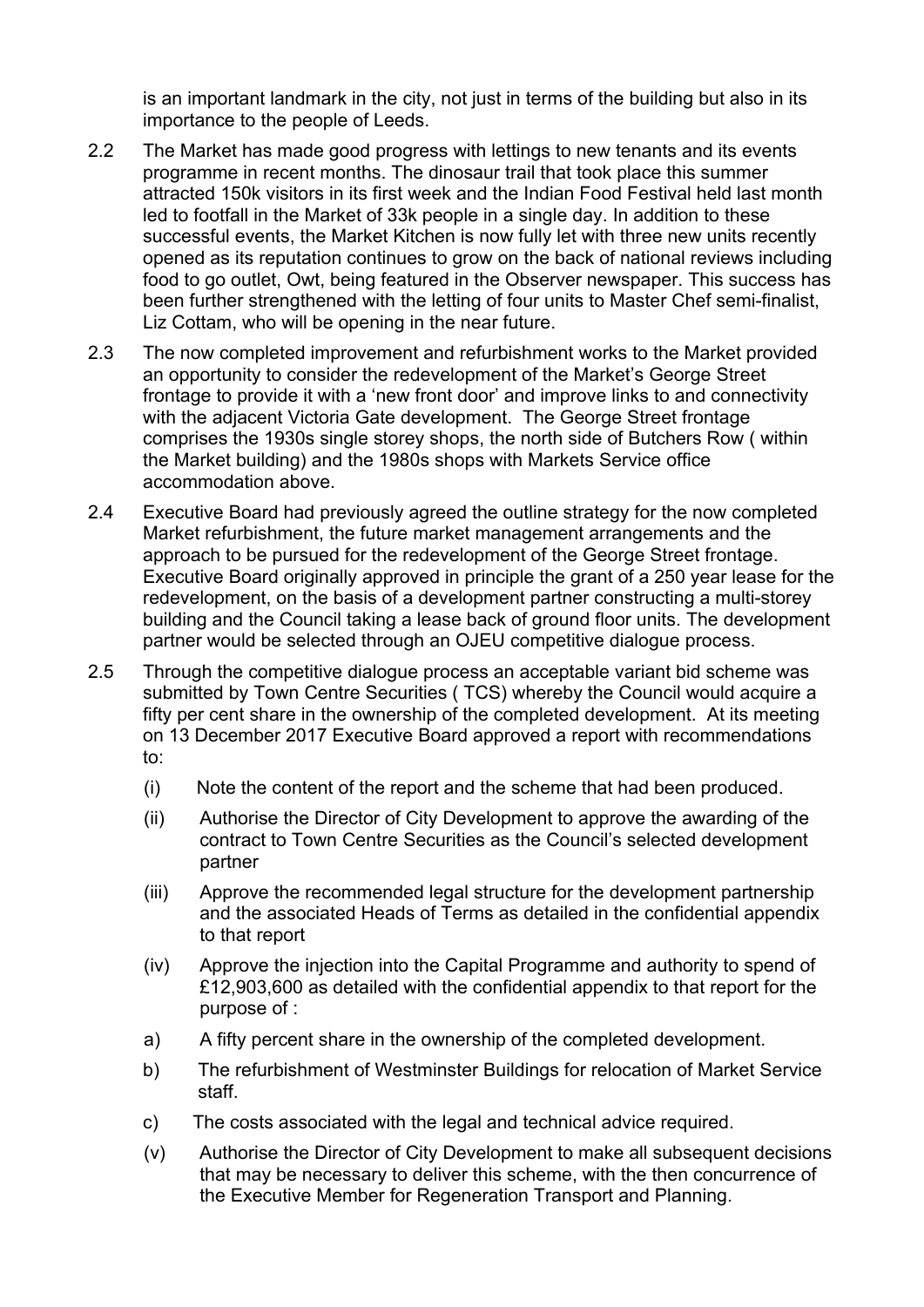### **3. Main issues**

## 3.1 **Negotiations with Town Centre Securities**

- 3.1.1 In September 2018 TCS secured full planning permission and listed building consent for the development, including the demolition of the existing George Street frontage ,which comprises the 1930s single storey shops, the north side of Butchers Row ( within the Market building) and the 1980s two storey shops and Markets Service office accommodation. The detail of the scheme is provided at 3.2 below, and visuals are included in Appendix 3
- 3.1.2 Negotiations with Town Centre Securities have been ongoing and the requisite legal documentation has been prepared, including for the apart-hotel operator. Negotiations in respect of the legal documentation is ongoing. TCS have undertaken extensive negotiations with the proposed apart-hotel operator and terms have been provisionally agreed for a lease to the operator, the details of which are included in the confidential appendix to this report.
- 3.1.3 TCS have approached the Council requesting that the level of the Council's contribution to the scheme be increased by £ 917,000 .This is due to an increase in the estimated construction costs, principally associated with an increase in the number of rooms in the aparthotel ( 136 from 128 ) to meet customer demand and the associated fit-out costs.
- 3.1.4 The increased cost has been more than off-set by an increase in the investment value of the completed scheme and which is in excess of the increased cost. The increased value is as a result of improved lease terms being agreed with the aparthotel operator. The revised overall cost of the scheme to the Council, including to acquire a fifty percent share ownership, is now estimated to be £ £14.07mm. There has been an increase in the budget provision for Stamp Duty Land Tax ( SDLT)3.1.5 The terms agreed with TCS are subject to TCS' board approval. The TCS Board meeting is scheduled to take place after the Executive Board meeting later in October 2019.
- 3.1.5 The opportunity also exists for the Council's financial contribution to be potentially reduced if the Local Authority forward funds the entire scheme. Potentially this could provide a further saving which is dependent upon the cost of finance applied in a State Aid compliant way. On the basis that members of Executive Board support this approach in principle, it is proposed that the Chief Finance Officer and the Director of City Development in consultation with the Executive Member for Resources shall be authorised to investigate further and, if it is considered to be financially beneficial to the Council to proceed on this basis, to take all further decisions in respect of this proposal including the delegation of appropriate financial approvals.

## **3.2 The proposed scheme**

3.2.1 The proposed scheme as presented to Executive Board on 13 December 2017 remains the same in terms of its design and for which full planning approval and listed building consent has been granted. There is a proposed increase in the number of rooms by changing the internal layout. The design is for a single building of five storeys which fronts the back edge of the current footpath. 3.2.2 The elevations are primarily of brick construction, however, given the total length of the building is approximately 120 metres the building is punctuated approximately halfway along by a recessed slot which is proposed to be clad in glass. This will also be the location for the replacement entrance to the northern side of the market hall. There will be a 5 metre gap between the schemes western end and Leeming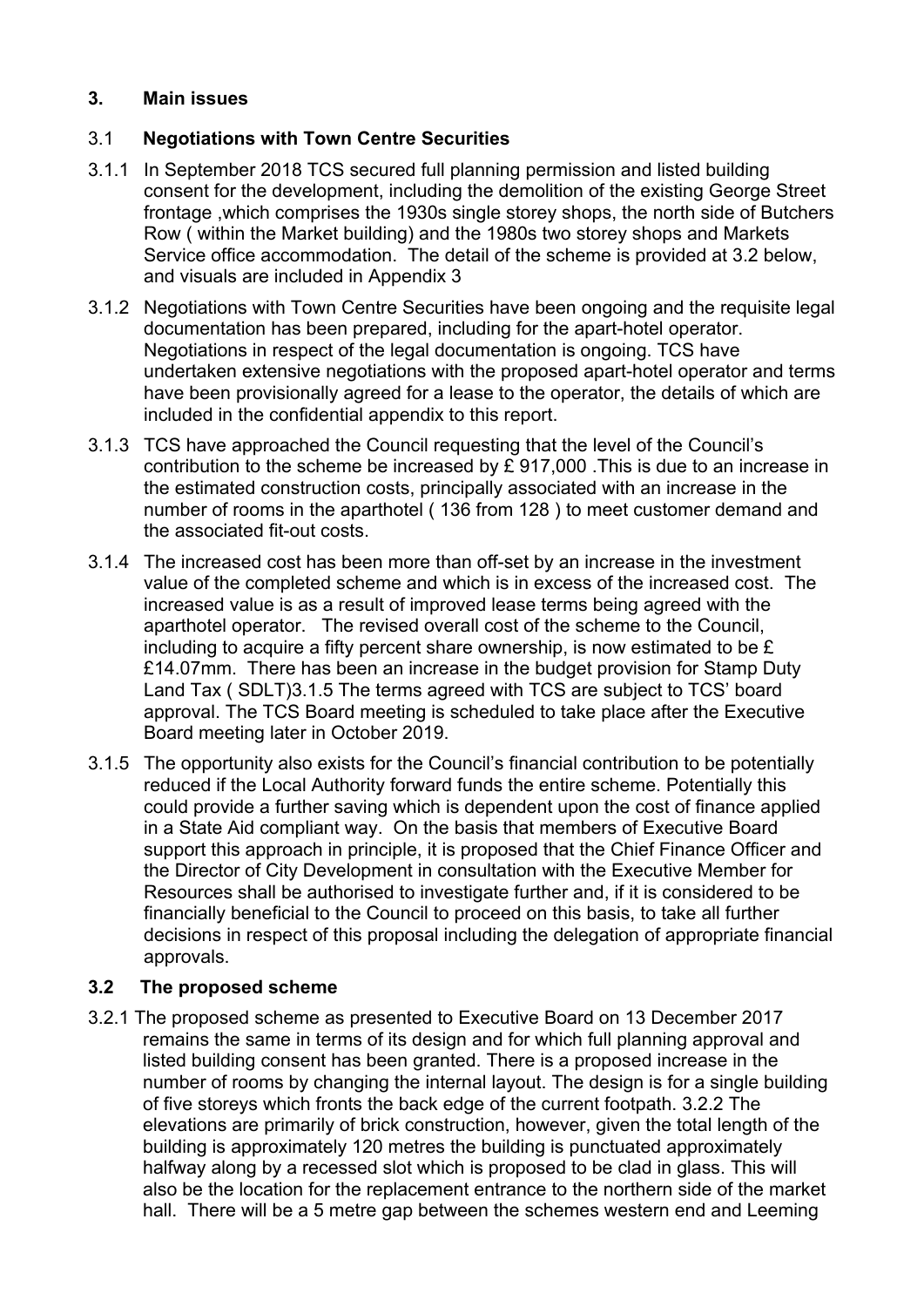House where a 2 storey glass addition is to be inserted. This will retain the view of the gable end of Leeming House and the dome on the market roof.

- 3.2.2 The increase in the number of rooms will be within the envelope of the approved building. The apart-hotel will have a substantive ground floor presence and an entrance directly from the Market as well as from the George Street frontage. The ground floor is still proposed to contain 9 retail units of varying sizes for a range of commercial uses, retailing (A1), café/restaurant (A3), bar (A4) and take-away (A5).
- 3.2.3 The ground floor units will be through units in order to provide permeability between George Street and Butchers Row, which was a key requirement of the Council's procurement specification. It is intended that the units will be flexible in terms of size giving greater opportunities to a range of prospective tenants.
- 3.2.4 It is now envisaged that the western section from the new middle entrance up to Leeming House will be for café/restaurant/bar uses, and which are intended to complement and integrate with both the apart-hotel's ground floor reception and apart hotel above and the units on the south side of Butchers Row opposite which are to be retained by the Council. The eastern section is still intended to be for retail uses. The aspiration is to achieve uses that are both complimentary to the Market. Provision has been made in the prepared legal agreements to ensure the exclusion of uses that may have a reputational risk to the Council.
- 3.2.5 It is now proposed that the lease to the aparthotel operator shall include all the ground floor units as well as the aparthotel itself. This approach enhances further the investment value of the scheme. The aparthotel operator will sub-let the units thereafter. The identity of the aparthotel operator and the principal terms of the lease are contained in the confidential appendix to this report.

#### **3.3 Interface with Kirkgate Market**

- 3.3.1 A key issue for this project is the future of the interface between the new development and the market. This is in terms of both the existing physical connection and the operational requirements of the Market both during and after completion of the development.
- 3.3.2 In terms of the physical connection, the principal consideration is the wooden roof which spans over the walkway running east - west immediately behind the western half of the development site, and known as Butchers Row. The roof connects between those buildings proposed to be demolished and to the 1875 Block shops on the south side of Butchers Row and which are the original element of the Market

 A satisfactory design solution for the roof in relation to the development is in the process of being established by TCS' design team This area of the market remains operational and therefore it is not yet possible to undertake all the necessary survey work. 3.3.4 The eastern half of the development, past the new middle entrance, backs immediately onto that element of the Market known as the 1981 Hall. An engineering solution for this interface is again required. The same considerations apply as per 3.3.3.

3.3.3 With regards to the day to day operation of the Market, officers are presently working with Town Centre Securities to establish a method statement for the development phase, which a building contractor would have to adhere to. In addition, the rights of access over the Market to be granted to the aparthotel operator and ground floor tenants post development are being established.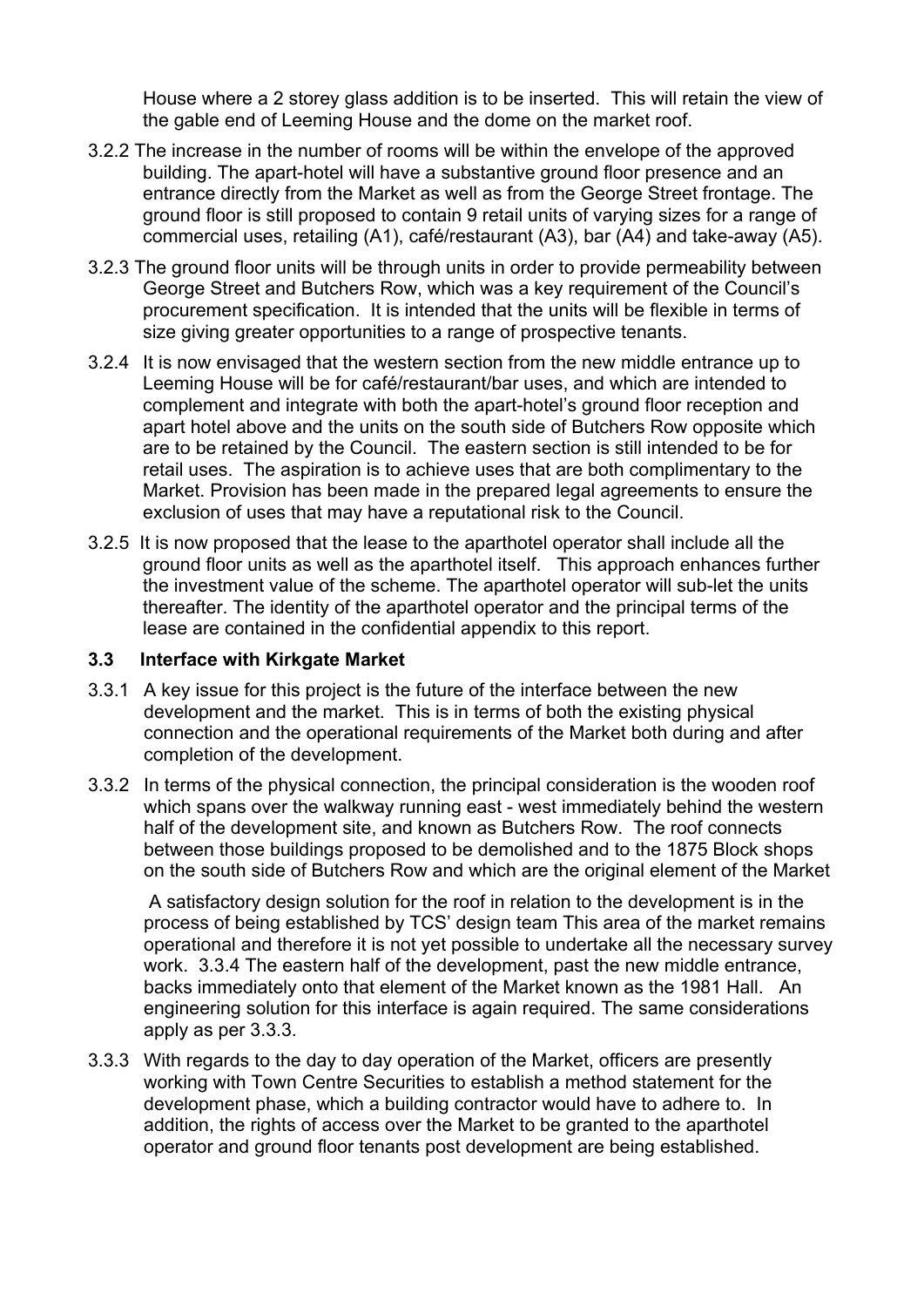# **3.4 Development partnership – Financial and legal proposals**

- 3.4.1 The basis of the proposal remains that LCC will grant a 250 year ground lease to a Limited Liability Partnership (LLP) to be formed between the Council and Town Centre Securities. The LLP will appoint Town Centre Securities to undertake the development.
- 3.4.2 TCS have supplied a revised development appraisal reflecting the increased costs associated with the apart-hotel. The Council has instructed an independent valuation surveyor to consider the appraisal and advise as to the acceptability of the revised development value. There is further detailed commentary in the confidential appendix to this report.
- 3.4.3 It is proposed that payments by the Council to acquire a 50% share of the completed development shall be made on a phased basis through the course of the construction period. Payments shall only be made against approved architects' certificates.

## **3.5 Vacant possession to permit demolition and redevelopment**

- 3.5.1 Vacant possession of the entire development site and an area of the 1981 market hall for the works area is a condition of the development commencing. In addition, Butchers Row will have to close for the duration of the development and therefore it is has also been necessary to negotiate with those remaining tenants in the 1875 Block shops on the south side of Butchers Row.
- 3.5.2 The Council has continued to negotiate for vacant possession and substantial progress has been made such thatthe development area is now totally vacated. .

## **4. Corporate considerations**

## **4.1 Consultation and engagement**

- 4.1.1 The Executive Members for Resources and Employment Skills and Learning have been briefed and are supportive of the proposed course of actions
- 4.1.2 Prior to the Executive Board meeting on 13 December 2017 the Kirkgate Market Management Board received a presentation of the proposed scheme and were generally supportive.

## **4.2 Equality and diversity / cohesion and integration**

4.2.1 An Equality, Diversity. Cohesion and Integration Screening has been undertaken and no specific considerations arise from the immediate proposal to dispose of the site and is attached at appendix 2.

## **4.3 Council policies and the Best Council Plan**

4.3.1 The proposed scheme supports the Inclusive Growth priority in the Council's Best Council Plan 2018/19 – 20/21 by promoting investment which will contribute to economic growth and job creation.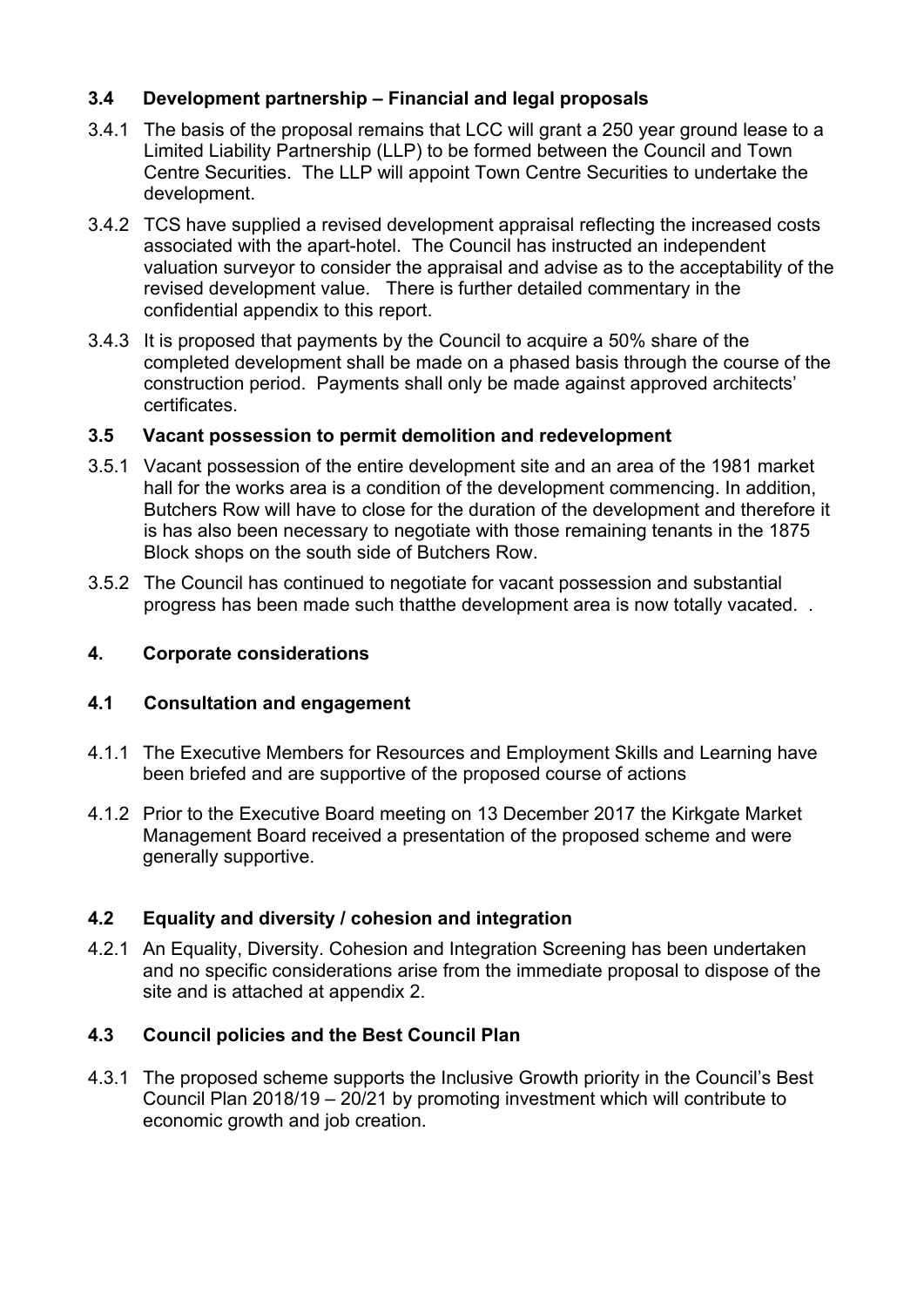## Climate Emergency

4.3.2 The Elected Members of Leeds City Council have recently declared a Climate Change Emergency, committing to become carbon neutral by 2030. The proposed development will be constructed to BREEM Excellent standard. The development will offer the highest standard of compliance with the Minimum Energy Efficiency Standards ( MEES), which all lettings of commercial and residential properties must comply with. The existing single and two storey premises have exceeded their useful economic life and exhibit poor environmental credentials reflecting their age and would require significant investment to reach compliance with MEES.

# **4.4 Resources, procurement and value for money**

- 4.4.1 At the time of the report to Executive Board in December 2017, the Council had already incurred expenditure to undertake the procurement exercise and to facilitate a vacant possession programme. A budget for that expenditure had been previously approved.
- 4.4.2 Subsequently the Council has continued to incur expenditure to deliver the key condition of vacant possession, along with associated professional fees. Expenditure has been incurred to convert the basement of Westminster Buildings in order to relocate the Market service staff. The conversion has been completed within the approved budget and the staff have relocated.. The budget expenditure is detailed in the confidential appendix.

## **4.5 Legal implications, access to information, and call-in**

- 4.5.1 The information contained in Appendix 1 to this report relates to the financial or business affairs of a particular person and of the Council. This information is not publicly available from the statutory registers of information kept in relation to certain companies and charities. It is considered that since this information was provided to enable the Council to consider the commercial viability and funding option for the redevelopment of the George Street shops, then it is not in the public interest to disclose this information at this point in time. Also the release of such information would or would be likely to prejudice the Council's commercial interests in relation to the OJEU procurement exercise. It is considered that whilst there may be a public interest in disclosure, much of this information will be available from the Land Registry following completion of the development structure and consequently the public interest in maintaining the exemption outweighs the public interest in disclosing this information at this point in time. It is, therefore, considered that this element of the report should be treated as Confidential/Exempt under Access to Information Procedure Rules 10.4 (3).
- 4.5.2 The Council obtained a legal opinion from leading Counsel on the powers to enter into a partnership with a development partner. Counsel advised that the Council is authorised by the general power of competence under the Localism Act 2011 (LA 2011) to participate in a limited liability partnership, subject to Section 4 of the LA 2011. Section 4 requires the general power of competence to be exercised through a company if the power is being exercised for a commercial purpose. The Council's purpose is the regeneration of a key area in the heart of the city, notwithstanding that the council will share any profits ultimately made. Therefore Section 4 is not engaged.
- 4.5.3 Section 123 of the Local Government Act 1972 gives local authorities the power to dispose of land in any manner they see fit for the best price reasonably obtainable. Approval is in part being sought to grant a 250 year ground lease of the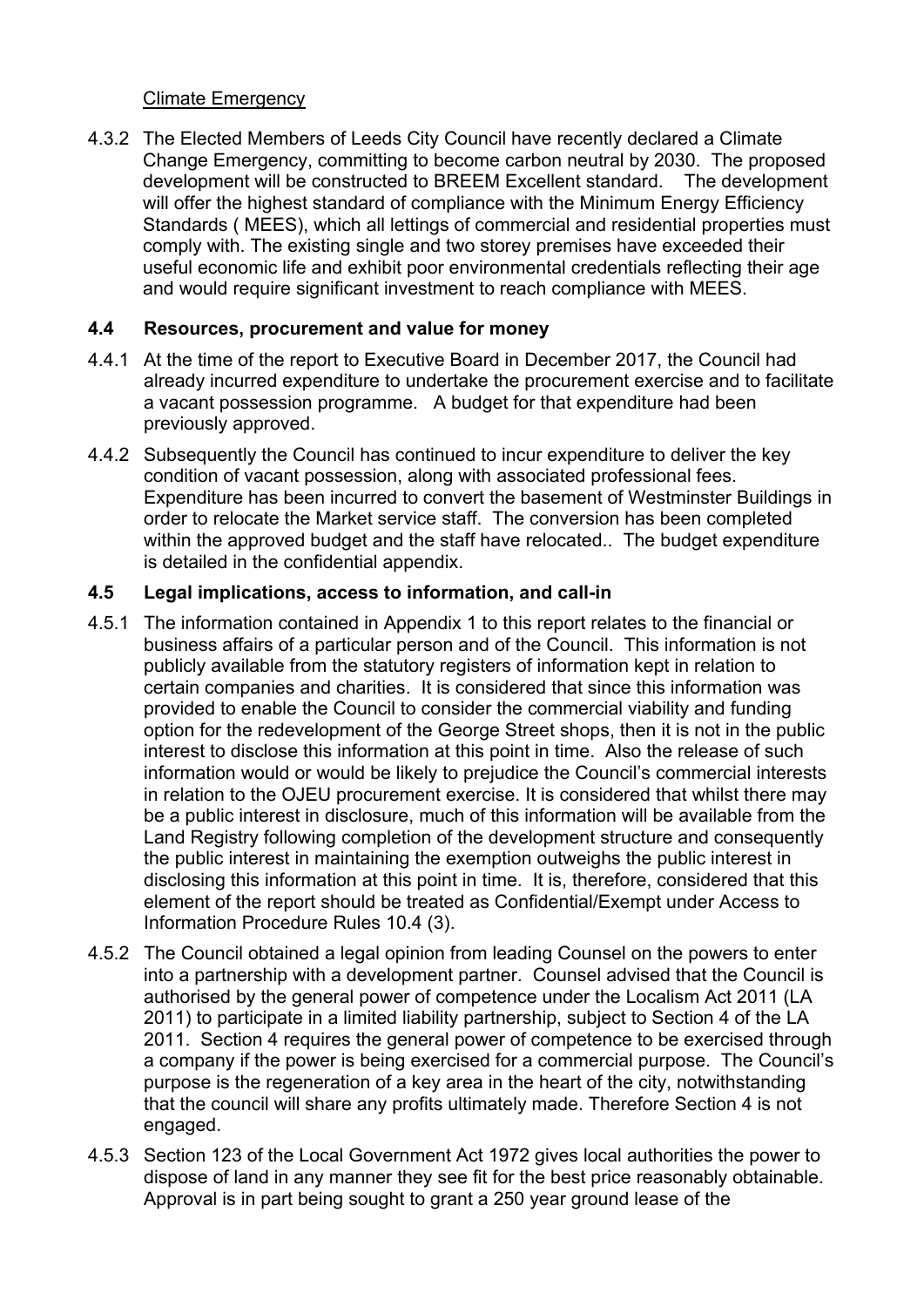development site to an LLP, of which the Council will own a 50% share. The Council has taken independent advice on the value of the ground lease in the context of the proposed development. The granting of the lease forms part of the Council's overall investment in the regeneration of this site. The capital value of the Council's share in the completed development under the LLP and the associated share of the rental income is expected to be in excess of any value that might be attributable to the grant of a 250 year lease of the existing premises without any conditions requiring redevelopment and the formation of an LLP.

### **4.6 Risk management**

- 4.6.1 An analysis has been carried out of the key risks associated with this proposal and which are detailed in the confidential appendix to this report. There is a level of uncertainty associated with the timescales detailed. The Council has developed a risk register, working in liaison with TCS.
- 4.6.2 This includes the interface of the proposed development with the 1875 Hall, which will be addressed through detailed design.

### **5 Conclusions**

5.1 The city centre has seen a positive change in the regeneration of the Eastgate quarter over the last 36 months, including the refurbishment of the Market, completion of the Victoria Gate development, the City College building and the Playhouse entrance upgrade. The proposals for the redevelopment of the George Street frontage and the completed refurbishment of the ground floor accommodation at Westminster Building will continue to regenerate and enhance the area, creating a positive and attractive retail destination for residents and visitors to the city.

#### **5. Recommendations**

- 6.1 Executive Board is requested to:-
	- 1. Note the content of this report and the current position of the scheme.
	- 2. Approve the injection into the Capital Programme and authority to spend of an additional £ 917,000 as detailed within the confidential appendix for the purpose of acquiring a fifty percent share of the completed development. Approval is also sought for the Council's payments to acquire its interest in the completed development to be made on a phased basis through the construction period against approved architect's certificates. .
	- 3. Endorse the scheme as detailed in this report and the previous recommendation, approved by Executive Board at its meeting on 13 December 2017 that, the Council should grant a 250 year ground lease of the development site to a Limited Liability Partnership (LLP) to be formed between the Council and Town Centre Securities and, that the LLP will appoint Town Centre Securities to undertake the development on behalf of the LLP. )
	- 4 Authorise the Director of City Development to make all subsequent decisions that may be necessary to deliver this scheme, with the concurrence of the Executive Member for Learning, Skills and Employment.